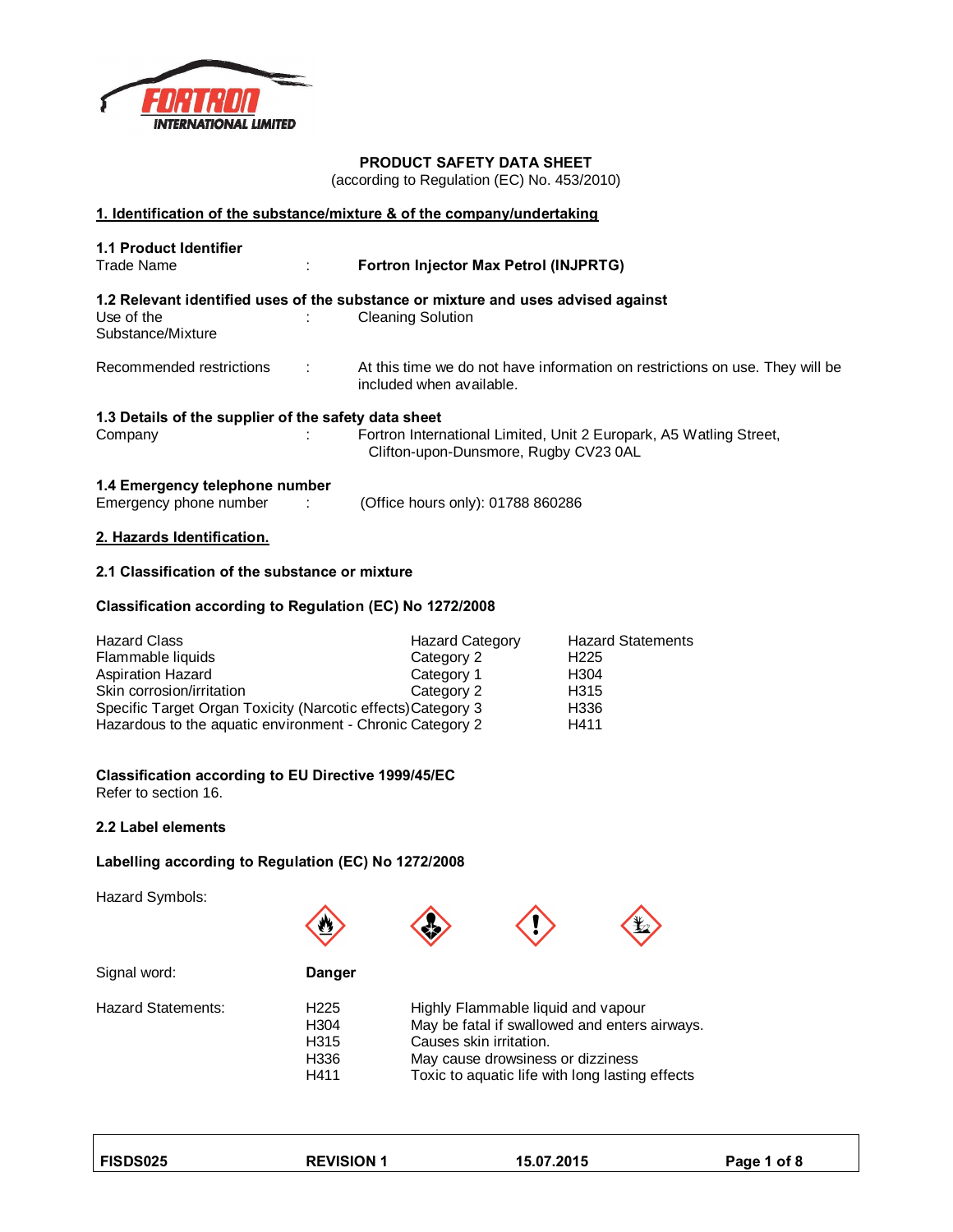Precautionary Statements:

| Prevention:      |        |                                                                                 |
|------------------|--------|---------------------------------------------------------------------------------|
| P <sub>210</sub> | ÷      | Keep away from heat/sparks/open flames/hot surfaces . no smoking                |
| P <sub>233</sub> |        | Keep container tightly closed                                                   |
| P273             |        | Avoid release to the environment.                                               |
| P <sub>280</sub> |        | Wear protective gloves/eye protection                                           |
| Response:        |        |                                                                                 |
| $P301 + P310$    | - 11   | IF SWALLOWED: Immediately call a POISON CENTER or doctor/physician              |
| P331             |        | Do NOT induce vomiting                                                          |
| P370 + P378      | in the | In case of fire: Use foam/dry powder/CO2. fine water spray for extinction       |
| Disposal:        |        |                                                                                 |
| P <sub>501</sub> |        | Dispose of contents/container in accordance with local and national regulations |

## **Labelling according to EU Directive 1999/45/EC**

Refer to Section 16.

## **Hazardous components which must be listed on the label**

Contains Petroleum Distillate & Methyl tertiary butyl ether

#### **2.3 Other hazards**

None known

## **3. Composition/Information on Ingredients.**

## **3.1 Mixtures**

Substances presenting a health or environmental hazard according to Directive 67/548/EEC or Regulation EC1272/2008

| <b>Ingredient Name</b>                                                      | <b>Identifiers</b>                                                                 | <b>Classification 67/548/EEC</b>                                                                             | <b>Classification</b><br>EC/1272/2008                                                                          | Concentration<br>Range |
|-----------------------------------------------------------------------------|------------------------------------------------------------------------------------|--------------------------------------------------------------------------------------------------------------|----------------------------------------------------------------------------------------------------------------|------------------------|
| Hydrocarbons, C6-C7, n-alkanes,<br>isoalkanes, cyclics, <5% n-<br>hexane    | EC. 921-024-6<br>CAS. 64742-49-0<br>Reach - 01-2119475133-43-<br><b>XXXX</b>       | Highly Flammable R11<br>Irritant R38<br>Harmful R65<br>Dangerous for the environment<br>R51/53<br><b>R67</b> | Flam. Lig 2 H225<br>Skin Irrit 2 H315<br>Asp. Tox 1 H304<br>Aq. Chronic 2 H411<br>STOT SE 3 H336               | 25-40%                 |
| Hydrocarbons, C11-C14, n-<br>alkanes, isoalkanes, cyclics, <2%<br>aromatics | $EC - 926 - 141 - 6$<br>CAS 64742-47-8<br>Reach - 01-2119484819-18-<br><b>XXXX</b> | Harmful R65<br>R66                                                                                           | Asp Tox 1 H304<br><b>EUH066</b>                                                                                | 20-30%                 |
| <b>Butyl Glycol</b>                                                         | EC. 203-905-0<br>CAS. 111-76-2<br>Reach - 01-2119475108-36-<br><b>XXXX</b>         | Harmful R20/21/22<br>Irritant R36/38                                                                         | Acute Tox 4 H302<br>Acute Tox 4 H312<br>Acute Tox 4 H332<br>Skin Irrit 2 H315<br>Eye Irrit 2 H319              | 15-24%                 |
| 4-methyl pentan-2-ol                                                        | EC. 203-551-7<br>CAS . 108-11-2<br>Reach - 01-2119473979-13-<br><b>XXXX</b>        | Flammable R10<br>Irritant R37                                                                                | Flam. Lig 3 H226<br>STOT SE 3 H335                                                                             | 10-20%                 |
| Methyl t Butyl Ether                                                        | EC. 216-653-1<br>CAS . 1634-04-4<br>Reach - 01-2119452786-27-<br><b>XXXX</b>       | Highly Flammable R11<br>Irritant R38                                                                         | Flam. Liq. 2 H225<br>Skin Irrit, 2 H315                                                                        | 10-20%                 |
| Toluene                                                                     | EC. 203-625-9<br>CAS . 108-88-3<br>Reach - 01-2119471310-51-<br><b>XXXX</b>        | Highly Flammable R11<br>Irritant R38<br>Harmful R48/20<br>Harmful R63<br>Harmful R65<br>Harmful R67          | Flam. Lig. 2 H225<br>Skin Irrit. 2 H315<br>STOT RE 2 H373<br>Repr. 2 H361d<br>Asp Tox 1 H304<br>STOT SE 3 H336 | < 5%                   |

| <b>FISDS025</b> | <b>REVISION 1</b> | 15.07.2015 | Page 2 of 8 |
|-----------------|-------------------|------------|-------------|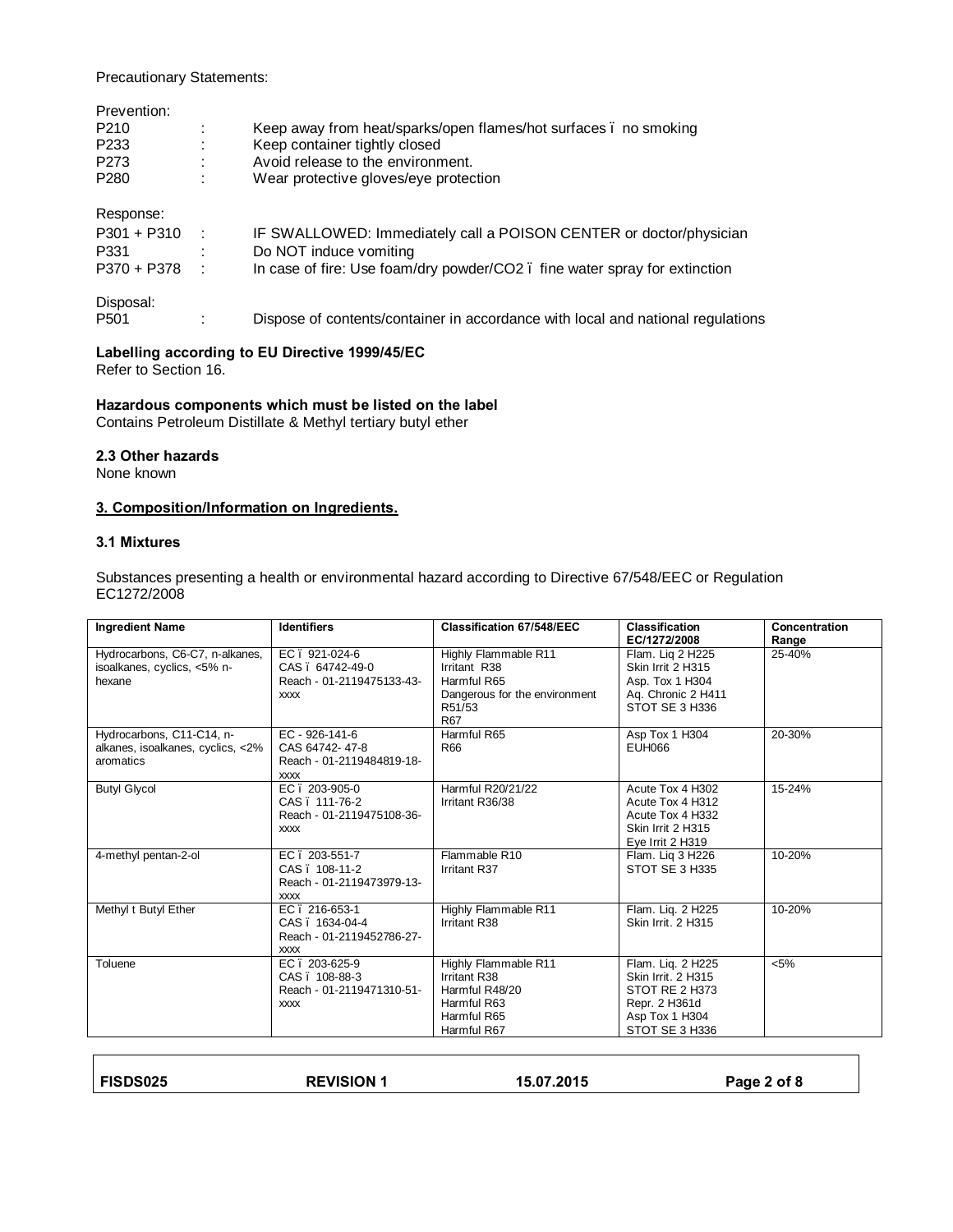**Additional information:** For the wording of the listed risk phrases and hazard statements, refer to section 16.

## **4. First Aid Measures.**

### **4.1 Description of first aid measures**

**Immediate medical attention is required.** Major effects of acute over exposure will be local irritation and CNS depression. Treat symptoms.

- **Eye Contact:** Flush with clean water for 15minutes. If irritation persists, obtain medical attention.
- **Skin Contact:** Wash off with soap and water. The application of skin reconditioning (emollient) cream can be beneficial.
- **Inhalation:** Remove to fresh air. If symptoms persist, seek medical advice.
- **Ingestion:** Water to drink and rinse may be beneficial. **Aspiration Hazard.** May cause rapid absorption via lungs, resulting in injury to other body systems. Do not induce vomiting without medical advice.

## **4.2 Most important symptoms and effects, both acute and delayed**

No further information available

**4.3 Indication of immediate medical attention and special treatment needed**

Treatment: Treat symptomatically

## **5. Fire Fighting Measures:**

## **5.1 Extinguishing Media**

**Suitable Extinguishing Media :** Foam, Dry Powder, Co2. Water Spray may not be suitable for fire fighting but use to disperse vapours and protect fire fighters.

Unsuitable Extinguishing Media : Water jet.

## **5.2 Special hazards arising from the substance or mixture**

Classified as highly flammable. Fire exposed containers should be sprayed with water to keep cool and avoid bursting.

## **5.3 Advice for fire fighters**

Wear self contained breathing apparatus and protective clothing. Cool closed containers exposed to the fire with water spray. Prevent water run-off from discharging into drains.

## **6. Accidental Release Measures.**

## **6.1 Personal precautions, protective equipment and emergency procedures**

Remove ignition sources. Wear protective equipment. Keep unprotected persons away. Use protective clothing, chemical eye goggles and PVC or rubber gloves. Avoid contact with skin and eyes.

#### **6.2 Environmental precautions**

Do not allow product to soak into drains, water courses, sewers or pits where the vapour may produce an explosive atmosphere. If substance has entered drains, advise police.

## **6.3 Methods and materials for containment and cleaning up**

Soak liquid in absorbent material and collect solids in a container. Wash down floor area as spillages can be slippery**.** Where spillage has occurred, personnel should wear suitable protective clothing and respirators where there is a risk of exposure to high vapour levels.

Dispose only in accordance with Local Authority regulations, via authorised waste disposal agent. Advice can be obtained from the Waste Regulation Authority whether special waste regulations apply to this product. Use only in well ventilated areas.

## **6.4 Reference to other sections**

For personal protection refer to section 8

| FISDS025 | <b>REVISION 1</b> | 15.07.2015 | Page 3 of 8 |
|----------|-------------------|------------|-------------|
|          |                   |            |             |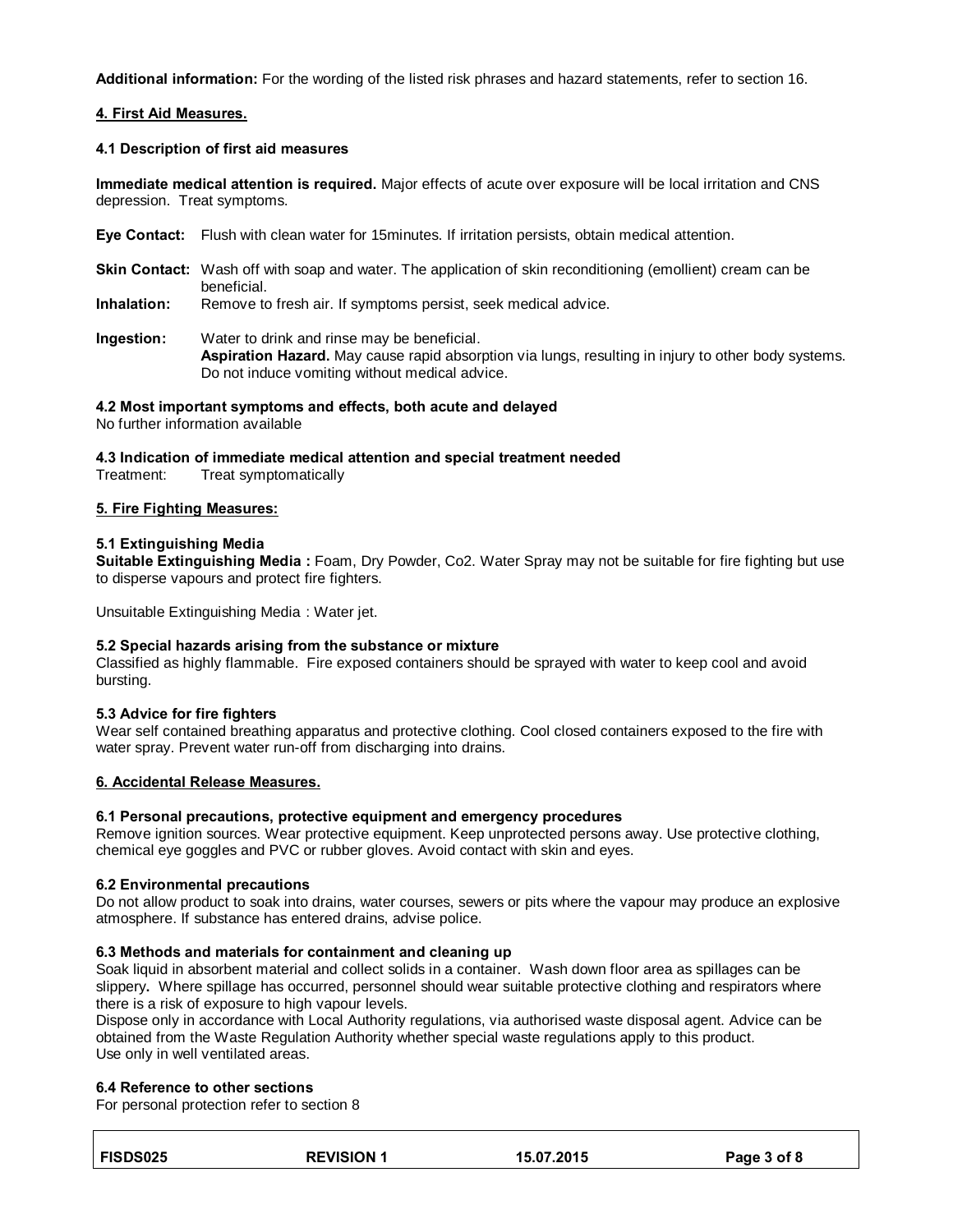## **7. Handling and Storage.**

#### **7.1 Precautions for safe handling**

Avoid contact with skin and eyes. Observe good standards of industrial hygiene. Keep in tightly closed containers. Take note of emission threshold.

### **7.2 Conditions for safe storage, including any incompatibilities**

Store between 10-35ºC. Store in mild steel, stainless steel or aluminium containers. Many plastics and organic coatings are unsuitable. Store in accordance with the Highly Flammable Liquids and Liquefied Petroleum Gases Regulations. Store in a cool dry place away from heat or sources of combustion. All storage and transfer systems should be earthed to prevent build up of static discharge.

## **7.3 Specific end uses**

To be used as a cleaning solution.

## **8. Exposure Controls/Personal Protection.**

#### **8.1 Control parameters Exposure limit values:**

| EXPOSULE IIIIIII VAIUES.    |            |         |            |
|-----------------------------|------------|---------|------------|
| <b>Ingredient Name</b>      |            | 8hr TWA | 15min STEL |
| Hydrocarbons                | WEL        | 5mg/m3  | 10mg/m3    |
| 2-Butoxyethanol             | WEL (skin) | 25ppm   | 50ppm      |
| Xylene                      | WEL (skin) | 50ppm   | 100ppm     |
| Toluene                     | WEL (skin) | 50ppm   | 100ppm     |
| Methyl tertiary butyl ether | WEL        | 50ppm   | 100ppm     |
| 4-methyl pentan-2-ol        | WEL (skin) | 25ppm   | 40ppm      |
|                             |            |         |            |

## **8.2 Exposure controls**

Respiratory Protection: Ensure good ventilation. Wear respiratory protection where there is a risk of exposure to high vapour concentrations.

| Hand: | PVC or rubber gloves are recommended.                                               |
|-------|-------------------------------------------------------------------------------------|
| Eyes: | Safety eye goggles should be worn.                                                  |
| Skin: | Use protective clothing. Remove contaminated clothing and wash with soap and water. |

#### **8.3 Environmental exposure controls**

Dispose only in accordance with Local Authority regulations, via authorised waste disposal agent.

## **9. Physical and Chemical Properties.**

#### **9.1 Information on basic physical and chemical properties**

| Appearance:<br>Odour:<br><b>Odour Threshold:</b><br>pH Neat:<br><b>Freezing Point:</b><br>Initial Boiling Point & Boiling Range: 55°c. 190°c<br><b>Flash Point:</b><br><b>Evaporation rate:</b><br>Flammability:<br><b>Upper/Lower Flammability Limits:</b><br><b>Vapour Pressure:</b><br><b>Vapour Density:</b><br><b>Relative Density:</b><br>Solubility:<br><b>Partition Coefficient (Oct/Water):</b> | Clear Amber Liquid<br>Solvent<br>Not determined<br>Not applicable<br>Not determined<br>$-28^{\circ}$ C<br>Not determined<br><b>Highly Flammable</b><br>Not determined<br>Not determined<br>$>1$ (Water=100)<br>0.750 typical $@$ 20 $^{\circ}$ c<br>Insoluble in water<br>Not determined | Miscible with most Solvents |
|----------------------------------------------------------------------------------------------------------------------------------------------------------------------------------------------------------------------------------------------------------------------------------------------------------------------------------------------------------------------------------------------------------|------------------------------------------------------------------------------------------------------------------------------------------------------------------------------------------------------------------------------------------------------------------------------------------|-----------------------------|
|                                                                                                                                                                                                                                                                                                                                                                                                          |                                                                                                                                                                                                                                                                                          |                             |
|                                                                                                                                                                                                                                                                                                                                                                                                          |                                                                                                                                                                                                                                                                                          |                             |
| <b>Auto Ignition Temperature:</b>                                                                                                                                                                                                                                                                                                                                                                        | $>100^{\circ}$ C                                                                                                                                                                                                                                                                         |                             |
| <b>Decomposition Temperature:</b>                                                                                                                                                                                                                                                                                                                                                                        | Not determined                                                                                                                                                                                                                                                                           |                             |
| Viscosity $@$ 40 $°C$ :                                                                                                                                                                                                                                                                                                                                                                                  | $< 7.0$ c/st                                                                                                                                                                                                                                                                             |                             |
| <b>Explosive Properties:</b>                                                                                                                                                                                                                                                                                                                                                                             | Not determined                                                                                                                                                                                                                                                                           |                             |
| <b>Oxidising Properties:</b>                                                                                                                                                                                                                                                                                                                                                                             | Not applicable                                                                                                                                                                                                                                                                           |                             |
|                                                                                                                                                                                                                                                                                                                                                                                                          |                                                                                                                                                                                                                                                                                          |                             |

| <b>REVISION 1</b><br><b>FISDS025</b> | 15.07.2015 | Page 4 of 8 |
|--------------------------------------|------------|-------------|
|--------------------------------------|------------|-------------|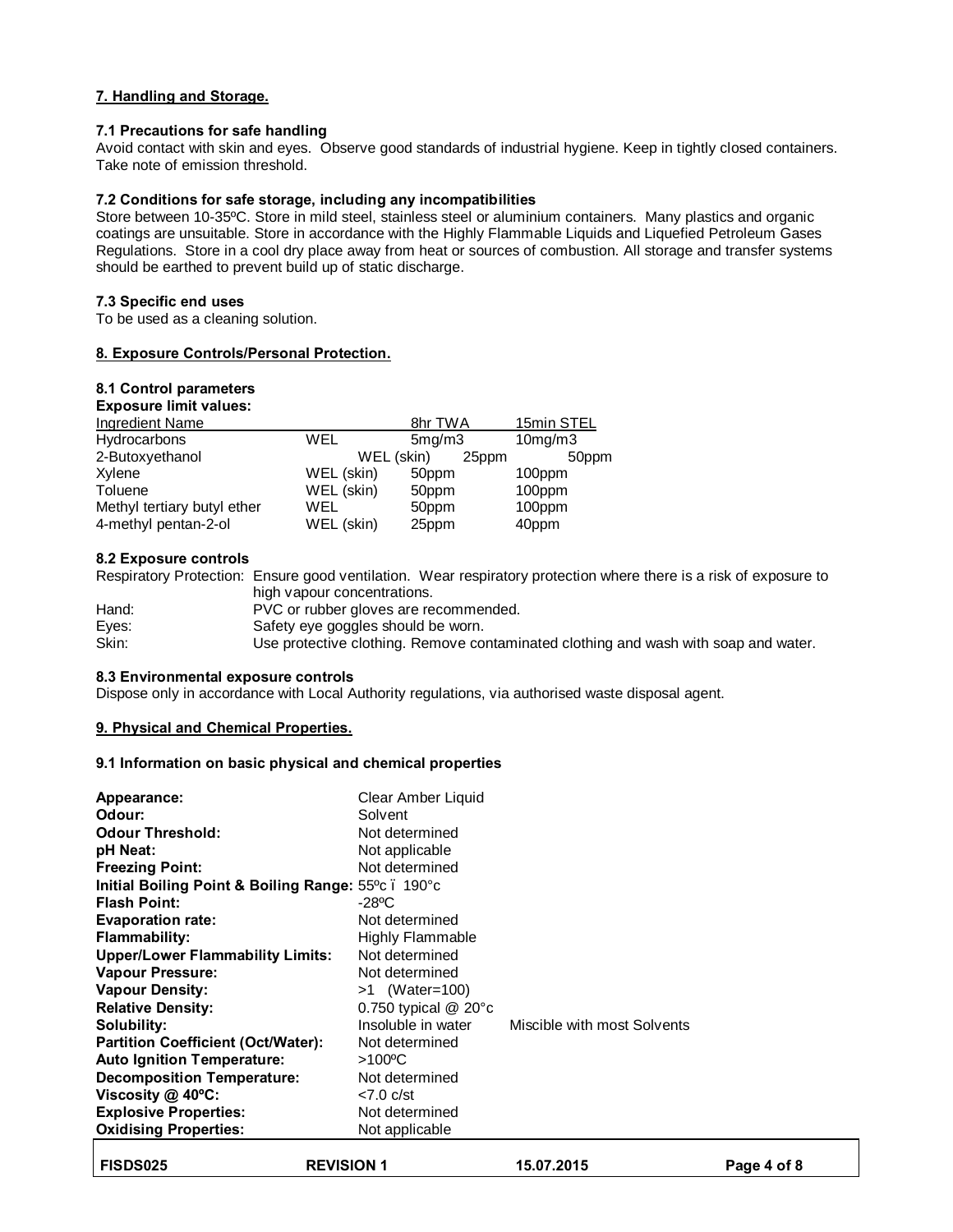#### **9.2 Other Information**

No other information available.

#### **10. Stability and Reactivity.**

#### **10.1 Reactivity**

No information available

#### **10.2 Chemical Stability**

No decomposition if stored and applied as directed.

#### **10.3 Possibility of hazardous reactions**

No information available.

## **10.4 Conditions to Avoid:**

Avoid naked flames, hot surfaces and other high temperature sources.

#### **10.5 Incompatible materials**

Strong oxidising agents.

#### **10.6 Hazardous decomposition products**

Product is stable under normal conditions.

#### **11. Toxicological Information.**

#### **11.1 Information on toxicological effects**

**Eyes:** Contact is likely to cause irritation. Brief contact is not likely to cause permanent eye damage.<br>**Skin:** Brief or occasional contact is unlikely to cause any significant reaction. Prolonged or repeated **Skin:** Brief or occasional contact is unlikely to cause any significant reaction. Prolonged or repeated contact with the product may lead to de-fatting of the skin and/or slight irritation.

**Inhalation:** Vapour can be irritating to upper respiratory tract and eyes, may cause headaches and dizziness, is anaesthetic and may have other CNS effects.

**Ingestion:** Aspiration Hazard. May cause lung damage if material gets into lungs after swallowing, breathing vapour/spray or vomiting swallowed material. Swallowing of small amounts is not likely to cause serious discomfort. If swallowed in larger quantities, may cause vomiting and diarrhoea.

| Acute Toxicity: Hydrocarbons, C11-C14 | LD50 Oral (rat)           | >2000mg/kg        |
|---------------------------------------|---------------------------|-------------------|
| MTBE                                  | LD50 Oral (rat)           | >2000 mg/kg       |
|                                       | LC50 Inhalation(rat 4hr)  | 85 mg/l           |
| Xylene                                | LD50 Oral (rat)           | 3523 mg/kg        |
| Toluene                               | LD50 Oral (rat)           | 5000 mg/kg        |
|                                       | LC50 Inhalation (rat 4hr) | $20 \text{ mg/l}$ |

#### **12. Ecological Information.**

#### **12.1 Toxicity**

| Eco-toxicity: | Hydrocarbons, C6-C7 | LC50 96hrs (fish)    | 1-10 $mg/l$         |
|---------------|---------------------|----------------------|---------------------|
|               | MTBE                | LC50 96hrs (fish)    | 672 mg/l            |
|               |                     | EC50 48hrs (daphnia) | $651$ mg/l          |
|               | Xylene              | LC50 96hrs (fish)    | $4.2 \text{ m}$ g/l |
|               |                     | EC50 48hrs (daphnia) | $2.93$ mg/l         |
|               | Toluene             | LC50 96hrs (fish)    | 24 mg/l             |
|               |                     | EC50 48hrs (daphnia) | 11.5 $mg/l$         |

#### **12.2 Persistence and Degradability:**

Inherently bio-degradable according to OECD guidelines.

#### **12.3 Bio-accumulative potential**

May accumulate in organs

#### **12.4 Mobility in soil**

Should not be deposited where it can effect ground or surface waters.

| <b>FISDS025</b> | <b>REVISION 1</b> | 15.07.2015 | Page 5 of 8 |
|-----------------|-------------------|------------|-------------|
|                 |                   |            |             |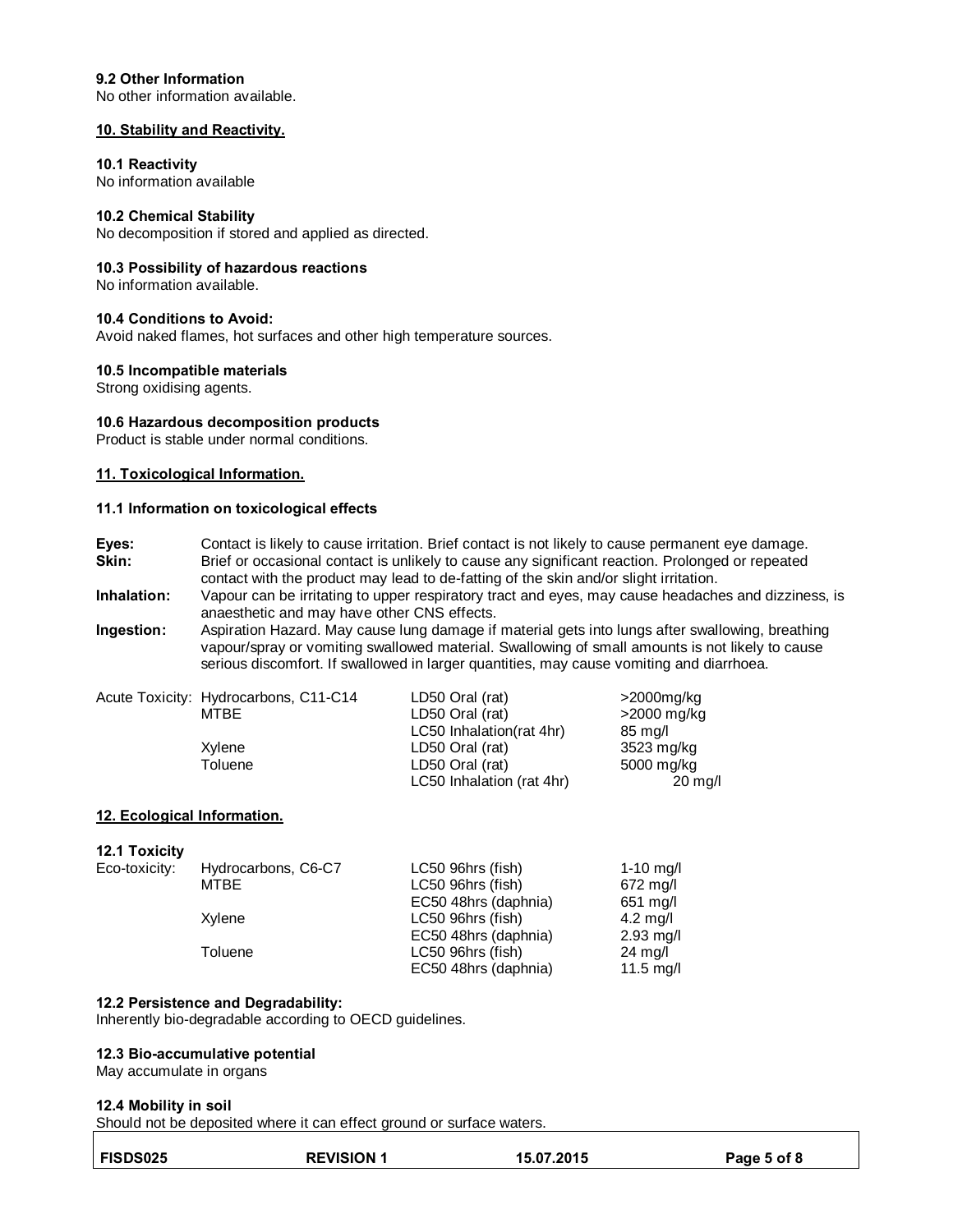## **12.5 Results of PBT and vPvB assessment**

No information

#### **12.6 Other adverse effects**

Do not flush into surface water or sanitary sewer system. Avoid subsoil penetration

#### **13. Disposal Recommendations.**

#### **13.1 Waste treatment methods**

If not recoverable, dispose of by approved incineration. Product should be disposed of via an authorised waste disposal contractor in accordance with all local and national regulations. Dispose of empty containers in accordance with local and national regulations. Advice can be obtained from the Waste Regulation Authority whether special waste regulations apply to this product.

#### **14. Transport Information.**

#### **14.1 UN number**

1993

#### **14.2 UN Proper shipping name**

ADR Flammable Liquid, NOS contains Petroleum Distillate & Methyl t-Butyl Ether IMDG Flammable Liquid, NOS contains Petroleum Distillate & Methyl t-Butyl Ether

| 14.3 Transport hazard classes         |                                    |
|---------------------------------------|------------------------------------|
| <b>ADR Class</b>                      | 3                                  |
| Hazard ID No.                         | 33                                 |
| Classification code                   | F1                                 |
| Tunnel restriction code               | D/E                                |
| Labels                                | Class 3                            |
|                                       | ₩                                  |
| <b>IMDG Class</b>                     | 3                                  |
| <b>EMS</b>                            | $F-E$ , S-E                        |
| Labels                                | Class 3                            |
|                                       | 炒                                  |
| 14.4 Packing group                    |                                    |
| <b>ADR</b>                            | Ш                                  |
| <b>IMDG</b>                           | Ш                                  |
| 14.5 Environmental hazards            |                                    |
| Labelling according to 5.2.1.8 ADR    | Yes (>5 litre capacity containers) |
| Labelling according to 5.2.1.6.3 IMDG | Yes (>5 litre capacity containers) |

## **14.6 Special precautions for user**

according to 2.10 IMDG

ADR Limited Quantity – 1 Litre (maximum quantity per inner packaging or article for carriage in accordance with ADR Chapter 3.4) IMDG Limited Quantity – 1 Litre (maximum quantity per inner packaging or article for carriage in accordance with IMDG Chapter 3.4)

# **14.7 Transport in bulk according to Annex II of Marpol 73/78 and the IBC code**

Not applicable

#### **15. Regulatory Information.**

#### **15.1 Safety, health and environmental regulations/legislation specific for the substance or mixture**

Safety data sheet according to Regulation (EC) No. 453/2010.

Classified as  $\text{Pq}$ Marine pollutant : Yes

| <b>REVISION 1</b><br><b>FISDS025</b><br>15.07.2015<br>Page 6 of 8 |  |
|-------------------------------------------------------------------|--|
|-------------------------------------------------------------------|--|

H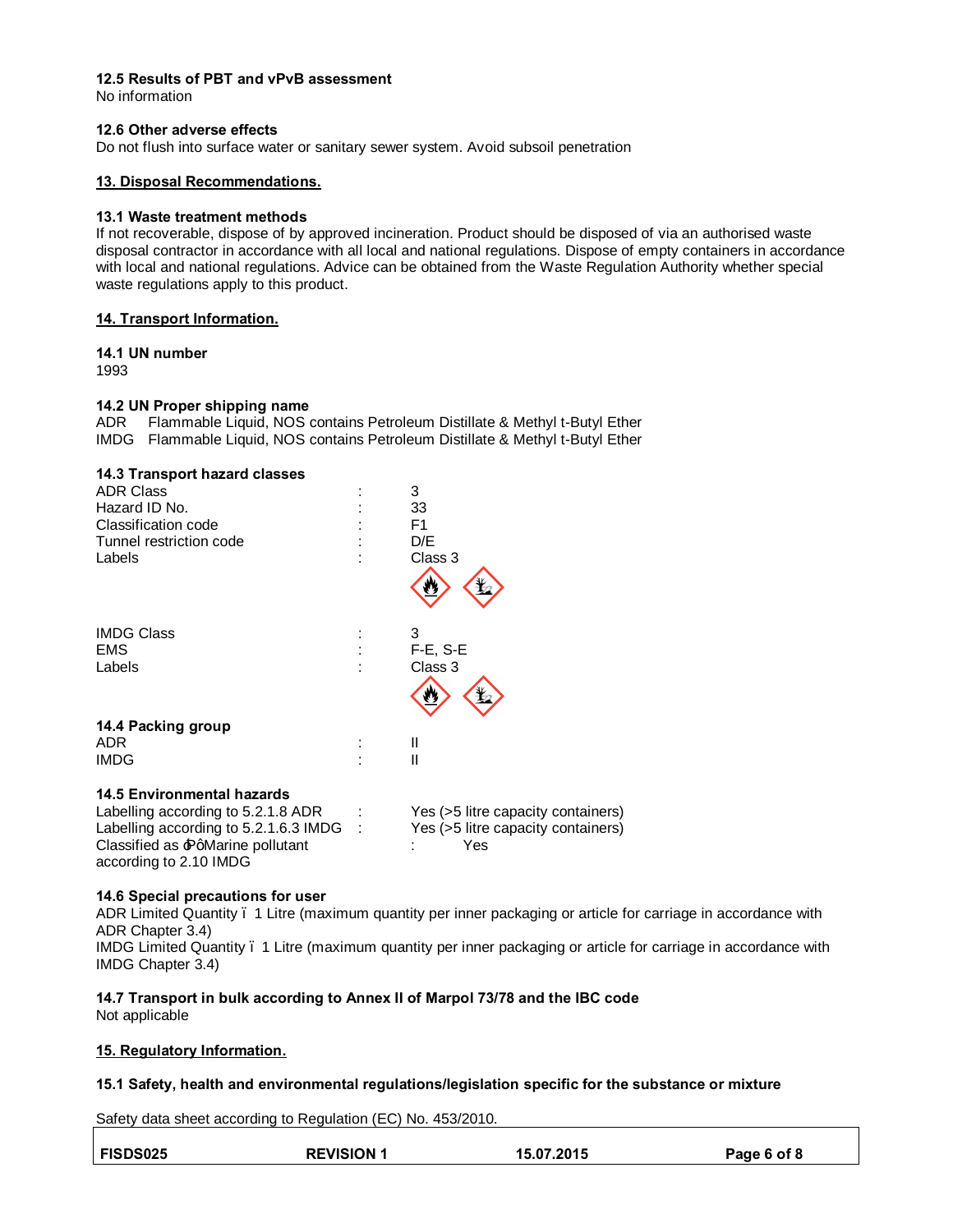This mixture has been classified and labelled in accordance with 1999/45/EC. Classification in accordance with EC 1272/2008 is derived from Annex VII in accordance with Article 61 paragraph 5.

1907/2006/EC - Registration, Evaluation, Authorisation and Restriction of Chemicals and amendments.

98/24/EC - Protection of workers from the risk related to chemical agents at work. Refer to Directive for details of requirements.

1272/2008 - Classification, labelling and packaging of substances and mixtures and amendments.

Refer to the relevant EU/national regulation for details of any actions or restrictions required by the above Regulation(s)/Directive(s).

The regulatory information provided may not be comprehensive. Other regulations may apply to this product.

#### **15.2 Chemical safety assessment**

No information at the present time.

#### **16. Other Information.**

#### **Classification according to EU Directive 1999/45/EC**

| Hazard Symbol/Category of danger | <b>Risk Phrases</b> |
|----------------------------------|---------------------|
| <b>Highly Flammable</b>          | R <sub>11</sub>     |
| Harmful                          | R65                 |
| Irritant                         | R38                 |
| Dangerous for the environment    | R51/53              |
|                                  | <b>R67</b>          |

#### **Labelling according to EU Directive 1999/45/EC**

#### **Hazard Symbol:**

| <b>Classification:</b> |                                                                          | F+ Highly Flammable, Xn Harmful, N Dangerous for the environment                                                                                                                                                                                                                                                                                                                                                                                                             |
|------------------------|--------------------------------------------------------------------------|------------------------------------------------------------------------------------------------------------------------------------------------------------------------------------------------------------------------------------------------------------------------------------------------------------------------------------------------------------------------------------------------------------------------------------------------------------------------------|
| <b>Risk Phrases:</b>   | R <sub>11:</sub><br>R38:<br>R51/53:<br>R65:<br>R67:                      | <b>Highly Flammable</b><br>Irritating to skin<br>Harmful to aquatic organisms. May cause long term adverse effects in the<br>aquatic environment<br>Harmful: may cause lung damage if swallowed<br>Vapours may cause drowsiness or dizziness                                                                                                                                                                                                                                 |
| <b>Safety Phrases:</b> | S9:<br>S <sub>16</sub> :<br>S23:<br>S37:<br>S43:<br>S51:<br>S61:<br>S62: | Keep container in a well ventilated place<br>Keep away from sources of ignition. no smoking<br>Avoid breathing mist, vapour or spray<br>Wear suitable gloves<br>In case of fire use foam/dry powder/CO2. fine water spray suitable<br>Use only in well ventilated areas<br>Avoid release to the environment. Refer to special instructions/safety data<br>sheet<br>If swallowed, do not induce vomiting: seek medical advice immediately and<br>show this container or label |

| <b>FISDS025</b> |
|-----------------|
|-----------------|